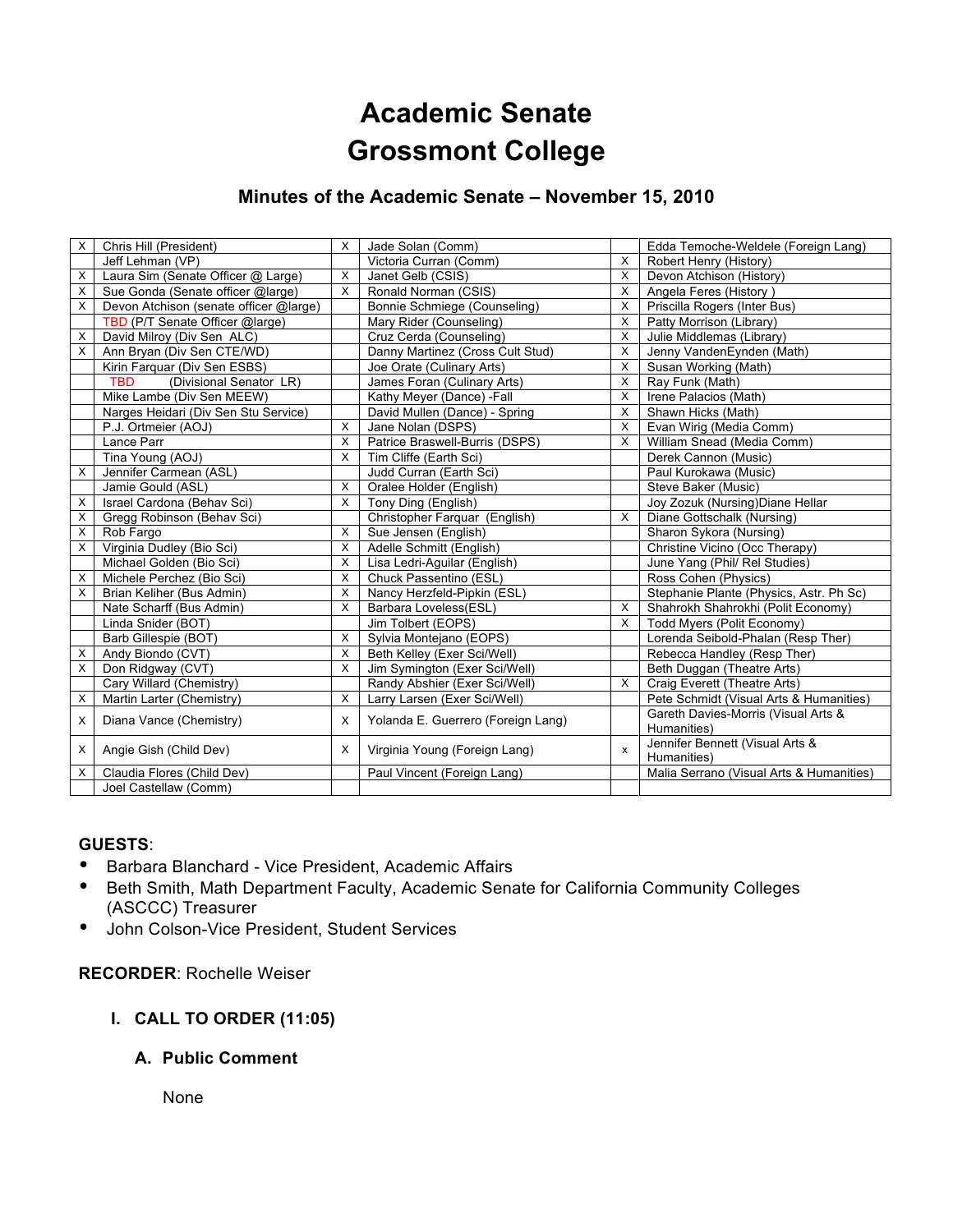#### **B. Approval of Agenda**

A motion was made to approve the day's agenda. M/S/U Wirig/Atchison

#### **C. Approval of Minutes from November 1, 2010**

A motion was made to approve the minutes from November 1, 2010. M/S/U Robinson/Sim

#### **II. PRESIDENT'S REPORT**

#### **A. Announcements**

Chris began by sending congratulations to the newly elected Governing Board members, Debbie Justeson and Edwin Hiel; and re-elected member Greg Barr.

Chris announced the San Diego Community Colleges in conjunction with The League for Innovation would be hosting the League's annual conference in San Diego. The dates of the conference are: February 27, 2011-March 2, 2011 and it will be held at the Hilton San Diego Bayfront Hotel. Chris noted that not only will Grossmont College have the opportunity to host the conference, but if faculty members volunteer for 4 hours of work, they may attend the entire conference for free. Chris asked that anyone interested in volunteering/attending the conference to please contact Bernadette Black and request their name be put on the list.

Sue Jensen reported that various conferences and institutes for basic skills were upcoming and if any faculty are interested in attending to please contact her. She noted some funds were available through the Basic Skills Initiative, but interested parties needed to contact her ASAP.

#### **B. Part-time Officer at Large vacancy**

Chris reported that the Senate Officers Committee (SOC) had discussed the current vacancy of the Part-time Officer-at-Large position and ways in which to facilitate communication with the Part-time Faculty Committee with the position vacant; at present no one has been interested in filling the temporary position. Chris noted that according to the bylaws the position could be filled by any part-time faculty member who is a current Senator. Chris reviewed the meetings the Part-time Officer would attend; the Senate, Senate Officer's meetings and chair the Part-Time Faculty Committee. From the SOC discussion emerged the idea that Chris could serve as a liaison to the committee, facilitate the meetings and facilitate communication for the remainder of the fall semester and through the spring if a temporary replacement could not be found. Election of a new permanent Part-Time Senate Officer for the 2011-13 term would occur in the spring semester. David Milroy noted that it would be difficult for the Part-Time Faculty Committee to make a decision, as they have been unable to meet. It was also noted that there was such a short time until the elections that the suggested idea may work. It was decided that the Academic Senate Part-Time Faculty would meet for their scheduled meeting on Monday November 22 and Chris would facilitate the meeting. It was noted Rochelle will send an email with the location of the meeting.

#### **C. Accreditation Faculty Co-Chair Selection-Laura Sim**

Laura began by noting that today was the day to vote on the Accreditation Faculty Co-Chair. She reported that Chris Hill was the only nominee and that the previous week Rochelle had sent out an email with Chris's completed application; she hoped everyone had an opportunity to review it. Laura explained, as per the election process, Chris would have 5 minutes to give a synopsis of her application and answer any questions. Laura noted that she would adhere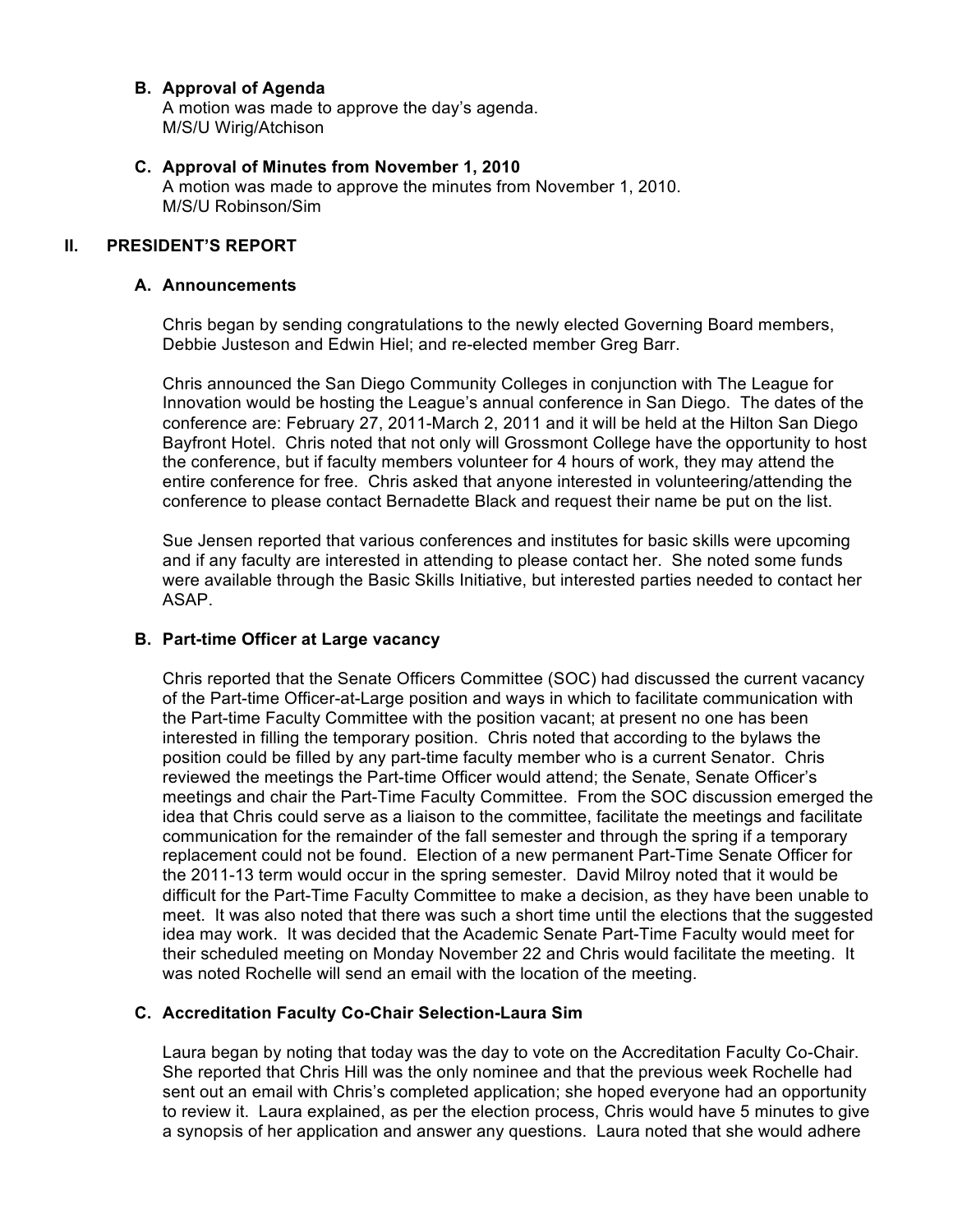to the 5-minute time limit in order to move onto the voting process. Chris then reviewed her application and highlighted her previous involvement with the accreditation process.

Laura then asked the Senate officers to assist in distributing the ballots; Laura noted there was space available for write in candidates. Todd Myers then made a motion to vote by acclamation.

M/S/P (1 opposition) Myers/Cliffe

Motion was made to move by acclamation that Chris Hill serve as the Accreditation Faculty Co-Chair.

M/S/U Myers/Snead

Chris thanked Laura for her help in facilitating the various elections and for her assistance in the formation of the evaluation task force.

## **D. English as a Second Language (ESL) Task Force follow-up**

Chris reviewed items, including issues as well as short- and long-term recommendations from a task force discussion regarding concerns related to the ESL student population at Grossmont College. The issues included difficulties with discipline in the classroom as well as impacts on financial aid, student services and the assessment process. Some ideas that emerged from the task force discussion were: a document/guidelines for faculty on how to help non-native speakers in class; ESL workshops; discussion in Chairs and Coordinators as to what issues the various departments are dealing with; possible orientation requirement for students receiving financial aid as to what the consequences are of failing or not attending courses and possibly have this translated. There was a question about possibly translating the student code of conduct. John Colson reported this option has been considered, but it is a costly process so options are still be reviewed and ideas are still emerging.

Chris then asked the Senators for their input on these ideas; it was noted that it takes approximately 3-7 years for a non-native speaker to properly acquire the language. It was also mentioned that the ESL workshops will cover tools to help faculty work with non-native speaking students. It was also pointed out that faculty should not grade non-native speakers any differently or give them special exceptions. It was determined that many faculty would like the ESL faculty to come to the department meeting to share strategies and ideas on how to help with ESL students. It was noted that learning communities would be helpful to students-while taking a Political Science class all the content of the ESL course would deal with content from the Political Science course. In closing Chris encouraged faculty to work with the ESL faculty to have them attend department meetings, to encourage all faculty to attend the ESL workshops during flex week, and that the task force could continue to work on the development of a plan on an institutional level. Chris noted she would forward the highlights to Senators.

#### **E. Professional Development contract review/approval process**

Chris began by reviewing the discussions that occurred at previous Chairs and Coordinators meetings and noted that this report was just to have Senators become aware of the upcoming discussions. Chris reported that the current Professional Development process requires the department Chairs and Coordinators have to sign off on faculty activities; the Chairs and Coordinators had expressed that they would rather not be involved in the process. Chris reported that our Faculty Professional Development Committee (FPDC) has identified options and processes that are in place at other colleges that could be adapted for Grossmont including clear guidelines regarding what does and doesn't meet the Professional Development criteria. One of those options includes the review of the conference/seminar and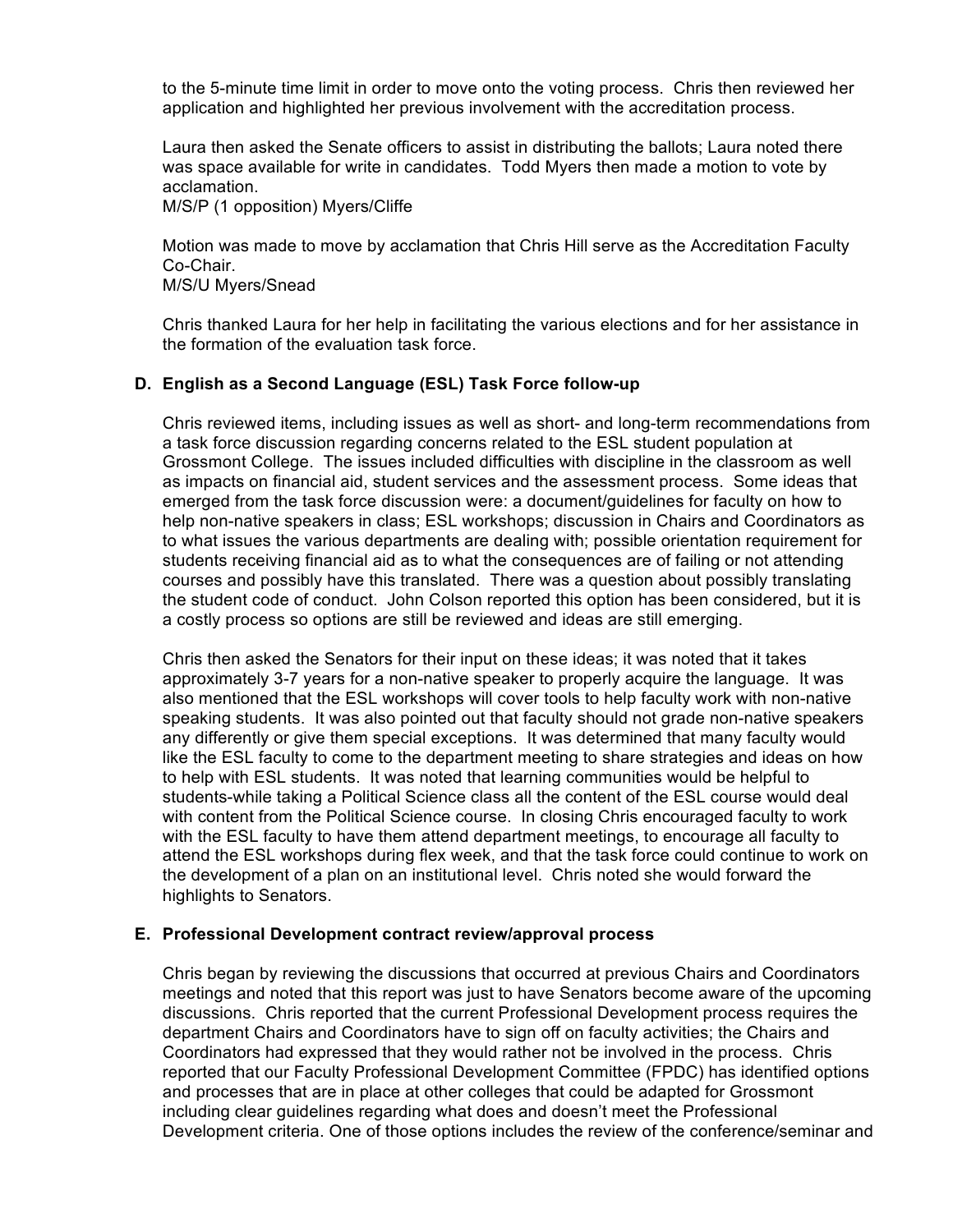independent studies requests by the Professional Development Committee (rather than the chairs). Oralee Holder noted that the conversation also emerged at one of the joint Cuyamaca/Grossmont chairs and coordinators meetings and at that time it was noted that the processes for approval of Professional Development hours are different on the two campuses. Ginny Dudley noted that the issue was brought to local Chairs and Coordinators Council because there are no guidelines for approving activities and the Chairs are not in a position of authority over the faculty in their departments. Because of this, they felt the Chairs should offer guidance for the process, but not be in the position for approval. Sue Gonda noted that this item was currently just a discussion item and there was not yet a proposal; that all agree a list of guidelines would be helpful; there are inconsistencies amongst the various departments as to what qualifies as Professional Development.

Chris briefly reviewed the process within the Academic Senate for making changes to anything related to academic and professional matters: it comes forth as an information item, then goes back for discussion among the departments and faculty, then the item returns to the Senate as an action item, is discussed and possibly modified, and then voted on. Chris noted that the opportunity for debate will happen when it becomes an action item. William Snead noted that the Chairs would prefer not to be involved in the approval process for Professional Development activities. Martin Larter, co-chair of the FPDC, noted that the their goal would to make sure the activity follows the proper criteria and that the Chairs understand the criteria and whether or not activities meet the criteria, then the Dean signs off on the activity. In closing Chris noted that the committee would bring forward a proposal outlining the current and proposed models.

#### **F. Plenary Session report**

Chris began by noting due to time constraints she would be unable to cover this item in full, but that highlights from the meeting were available on the Academic Senate website and she would cover it in more detail at the next meeting.

## **III. COMMITTEE REPORTS**

#### **A. Upcoming committee work highlights**

This item was moved to the next meeting, November 15, 2010.

## **IV. ACTION ITEMS**

#### **A. SLO Coordinator Model**

Chris began by reviewing the current SLO Coordinator Model, a single coordinator with 0.4 LED reassigned time. Chris noted that with the SLO process moving to the assessment phase the need for an "assistant" to the SLO coordinator arose; a pilot program was developed for the position with 0.4 LED reassigned time. This allowed for meetings with departments and more help for them during the SLO assessment process. Chris then asked Devon to explain the benefits of having a dual coordinator model, which included sharing the workload involved with SLOs, having different ideas and strategies for the process, and allowing for one on one contact for the departments. Devon felt that having two people for the coordinator position would benefit the SLO Program and Grossmont College as a whole.

Motion was made to put the item on the table for discussion. M/S/ Sim/Gonda